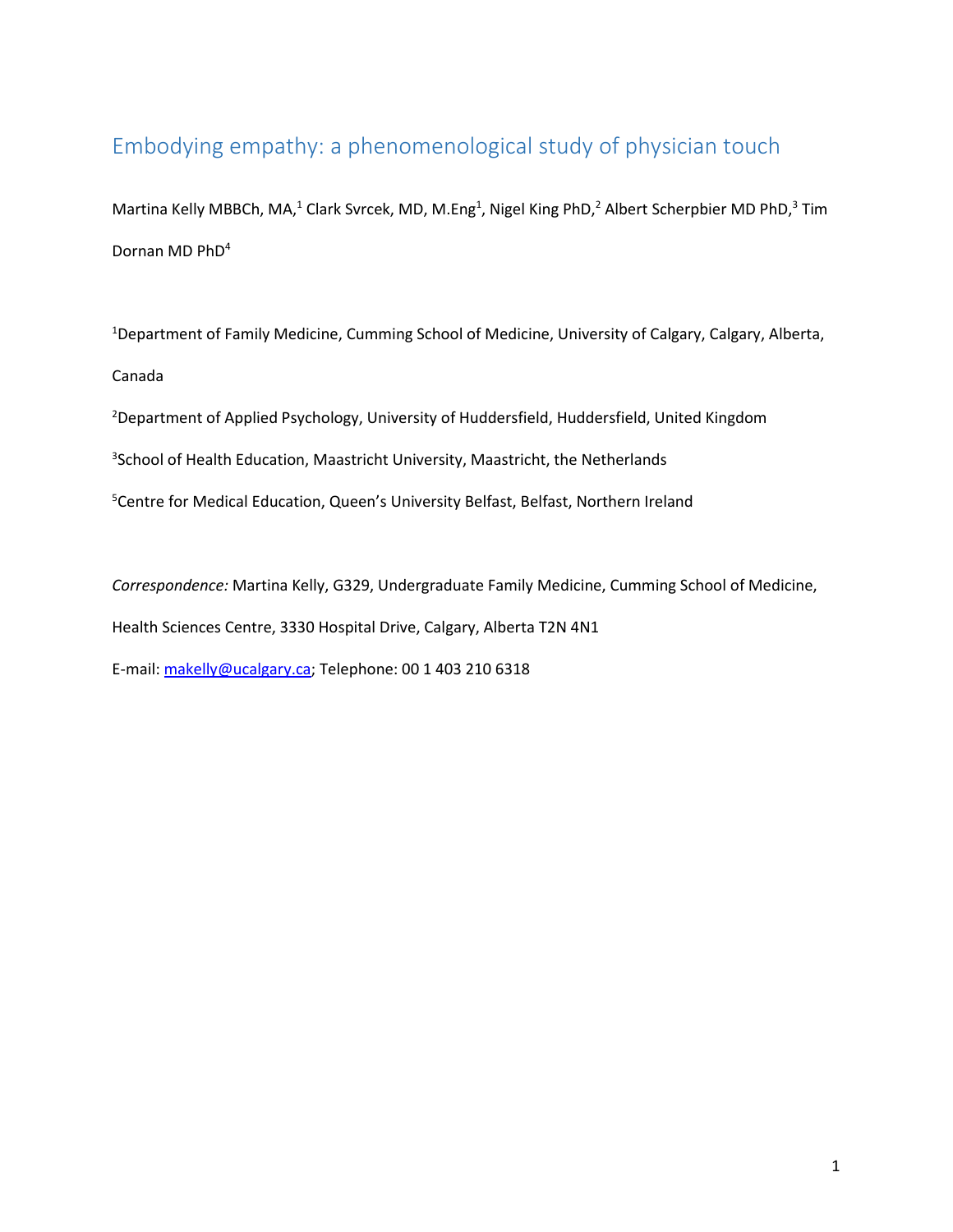### Abstract

Introduction: Empathic physician behavior is associated with improved patient outcomes. One way to demonstrate empathy is through nonverbal communication including touch. To date, research on nonverbal communication, and specifically touch, has been relatively limited in medicine, which is surprising given the central role it plays in conveying affective and empathic messages. To inform curriculum development on nonverbal communication, this study aimed to examine physicians' experiences of communicating with touch.

Methods: Interpretative phenomenological study. Fifteen physicians (7 women and 8 men), from different specialties, both recent graduates and experienced doctors, described in detail specific instances of touch drawn from their clinical practices. Interview prompts encouraged participants to recall exact details such as the context, their relationship with the patient they touched, and their physical experience of touching. Interviews (45-100 mins) were analyzed with template analysis, followed by a process of dialectic questioning, moving back and forth between the data and researchers' personal reflections on them, drawing on phenomenological literature to synthesize a final interpretation.

Findings: Participants described two dimensions of the experience of touch, 'choosing and inviting touch' and 'expressing empathy'. Touch was a personal and fragile process. Participants interpreted nonverbal patient cues to determine whether or not touch was appropriate. They interpreted facial expression and body language in the here and now, to make meaning of patients' experiences. They used touch to share emotions, demonstrate empathy and presence. Participants' experiences of touch framed it as a form of embodied empathic communication.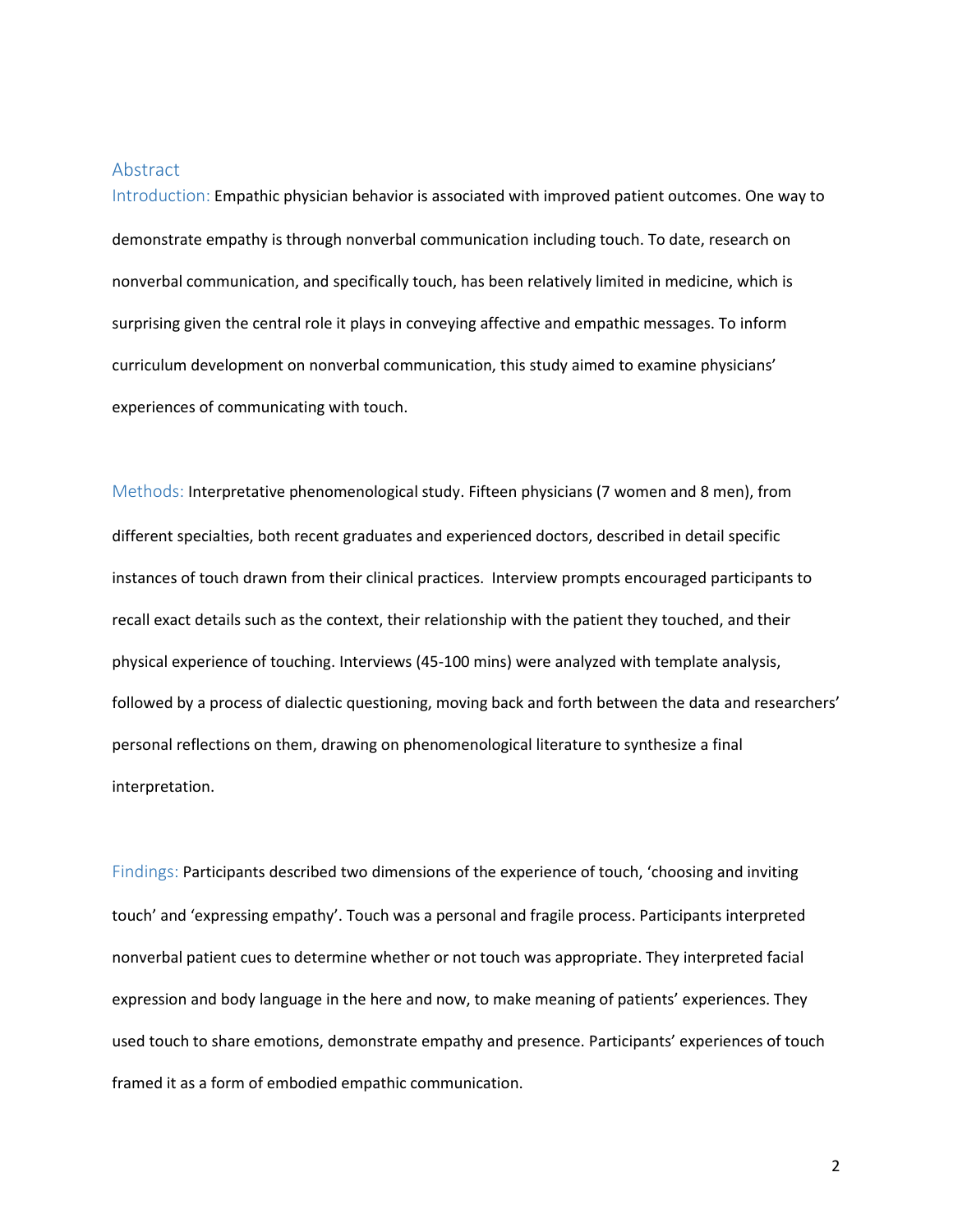Conclusion: Touch was a powerful form of nonverbal communication which established human connection. Phenomenological accounts of empathy, which emphasize its embodied intersubjective nature, could be used to theoretically enrich pedagogical approaches to touch in medical education and deepen our understanding of empathy.

*Key words***:** touch, communication, empathy, physician, phenomenology, nonverbal communication, embodiment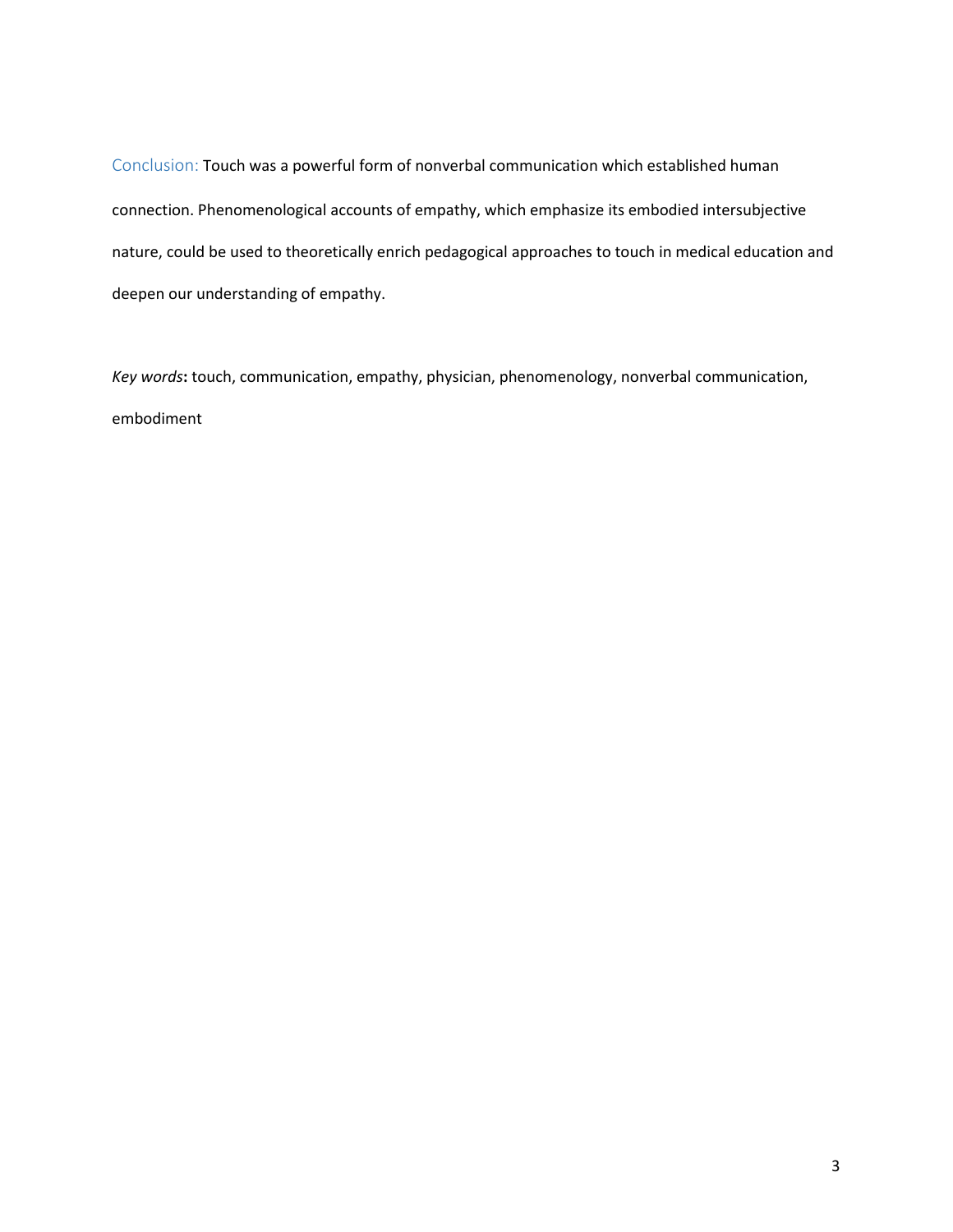#### Introduction

Good communication skills are fundamental to successful doctor-patient relationships and students spend a significant part of their training learning how to communicate with patients. Traditionally, verbal communication skills have been prioritized over nonverbal communication skills (NVCS) in communication skills training.<sup>1</sup> NVCS comprise body language (such as posture and facial expression), use of interpersonal space, and gestures (such as hand movements or touch) and are particularly associated with emotional and affective communication.<sup>2, 3</sup> A limited number of efforts have been made to enhance medical students' awareness of NVC, in particular attention to use of eye contact, body lean and reading patient's facial expressions.<sup>4-7</sup> Touch as a specific form of nonverbal communication has received less attention. In a recent systematic review of qualitative studies on touch in health care, we identified forty-one studies of which only four examined touch in doctor-patient interactions.<sup>8-11</sup> Three of these were conducted in family medicine<sup>8, 9, 11</sup> and one in a Caribbean medical school.<sup>10</sup> These studies demonstrated that, while physician touch helped establish rapport, and indicated caring and understanding, practitioners often associated touch with risk, particularly in relation to cultural and gender-related boundaries. This is consistent with literature on touch in other health care professions,<sup>12</sup> which characterizes two broad categories of touch: 'procedural touch', associated with physical examination and technical procedures, and 'expressive touch', with a communicative function, which is associated with empathic interactions.<sup>13, 14</sup>

Expressive touch conveys emotion, connection, and humane understanding.15-17 In a qualitative study of nurses, Estabrooks and Morse described touch as a multidimensional experience, involving 'voice, posture, affect, intent and meaning within a context, as well as tactile contact'.<sup>18</sup> Touch in nursing is described as an embodied experience.<sup>19, 20</sup> Embodiment describes how human bodies mediate everyday life experiences. From an embodiment perspective, an individual's subjectivity and relationship to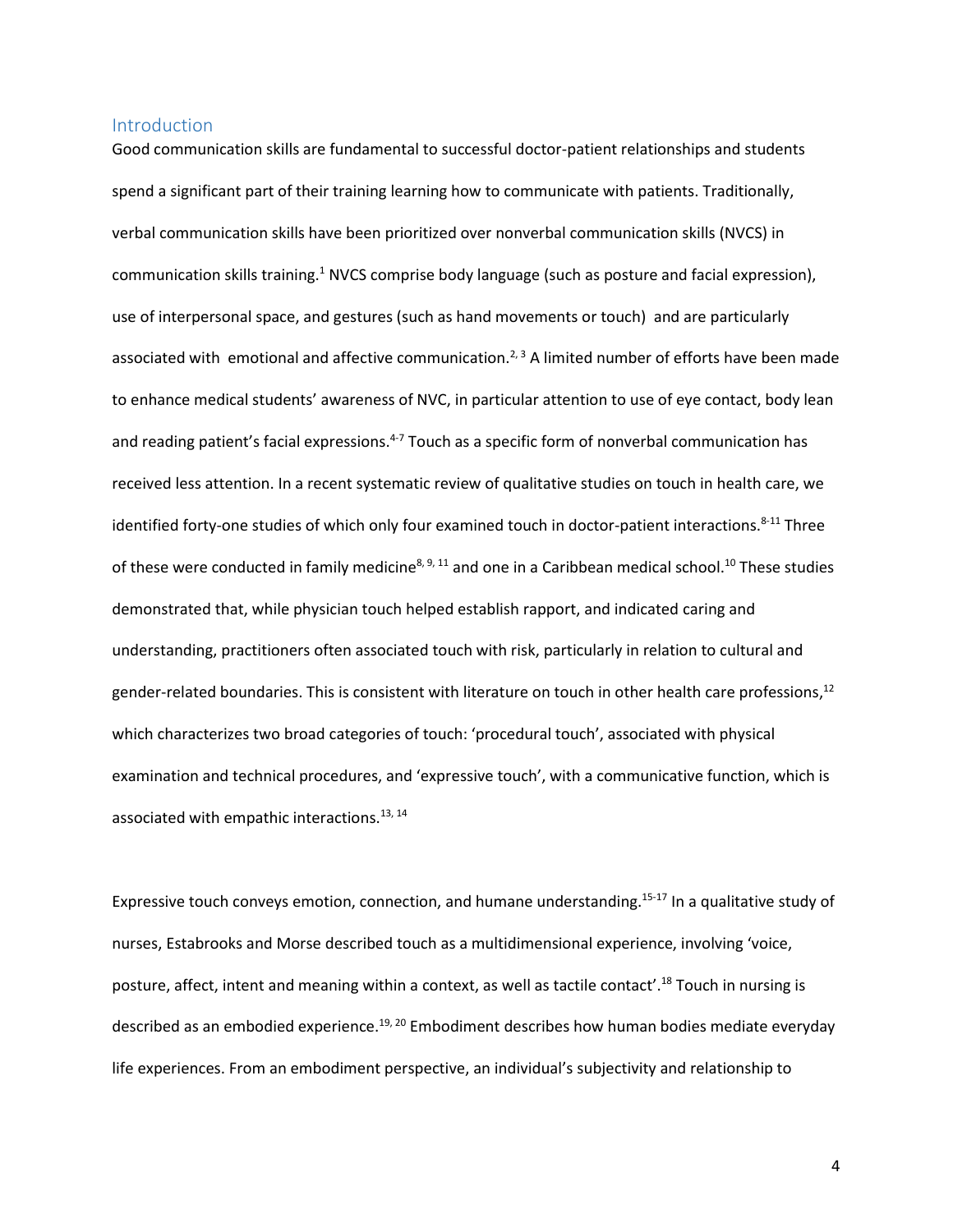others is more than intellectual, including a physical, felt dimension. Empathy then involves not just careful listening but feeling with the whole body. The embodied nature of empathy is reflected in language used to convey it in medicine. A key construct of the Jefferson Scale of Physician Empathy, for example, is the ability to 'put oneself in another's shoes'.<sup>21</sup> The origins of the word empathy is the German term 'Einfühlung', which means 'feeling into' or gently sensing another person while trying to appreciate them.

To date, the link between nonverbal communication, touch and empathy has not, as far as we know, been extensively examined in medical education. To make best use of a complex human attribute like touch, educators need first to understand it, which calls on researchers to 'represent it well'. <sup>22</sup> The purpose of the study was to explore physicians' experiences of communicating with touch. The aim was to deepen understanding and open doors to teaching "touch" in medical education. Our research question was 'what are physicians' experiences of communicating with touch?'

# Method

#### Theoretical orientation

The research took a phenomenological hermeneutic approach.<sup>23</sup> Phenomenology seeks to represent human experience in all its complexity rather than seeking to reduce, parse, or operationalize it. Hermeneutics is the practice of interpretation. The aim of hermeneutic phenomenology is to provide a rich interpretation, which makes visible and enhances understanding of a topic or practice.<sup>24</sup> Benner<sup>19</sup> suggested that the understanding gained in interpretive inquiry is key to "become more effectively, skillfully, or humanely engaged in practice"<sup>19 p.xv</sup> and is a particularly useful approach when one seeks to understand meaning and practices that are often taken for granted and assumed.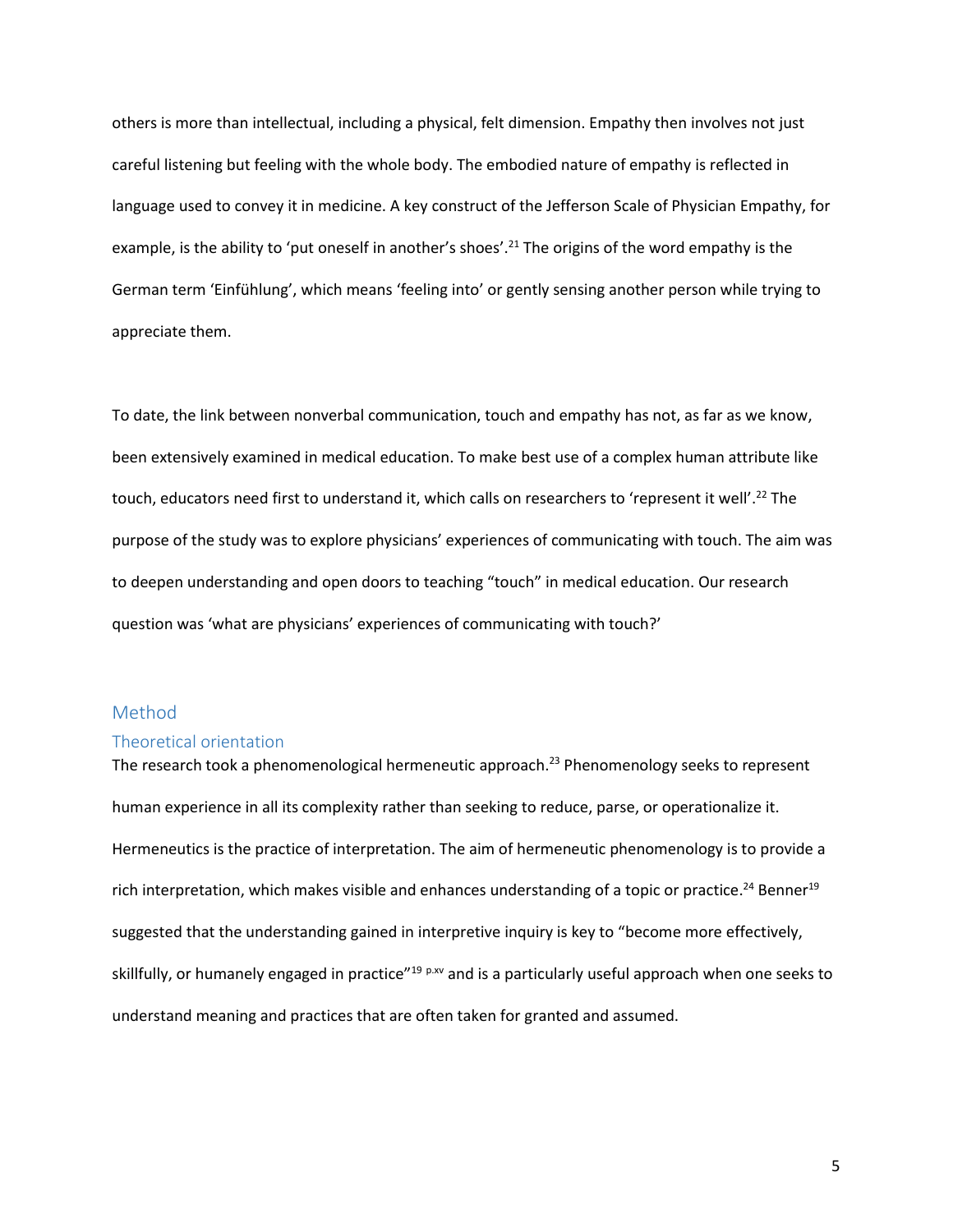Phenomenology views mind and body as inseparable.<sup>25</sup> Perception is neither a mechanical process nor a type of thought; rather, the body 'knows' at a corporeal, pre-reflective level; we understand ourselves not as *having bodies* but as *being* bodies.<sup>25</sup> Our physicality provides a point of view which creates experience of the world,<sup>25</sup> in which self and world are inextricably entwined. Thus, phenomenology offers a philosophy of the body that reflects the relational engagement of individuals with the world. From a phenomenological perspective, empathy is a form of intersubjective understanding, classically represented in Edith Stein's work 'On the Problem of Empathy'. <sup>26, 27</sup> Stein presents empathy as a form of intentionality directed at the experience of the other. Expressive phenomena such as facial expressions or gestures reveal for us the experiential life of the other – we read meaning into these expressions directly. While we cannot experience others directly as they experience themselves, empathy brings us closer to understanding their experience. A simplified version of some of Stein's key ideas are presented in Table 1.

#### [Table 1 about here]

#### Setting and participants

This study was conducted in a Canadian medical school and physicians working there were recruited.

#### Sampling and recruitment

We used a combination of purposive and snowball sampling to recruit participants. To develop a broad understanding of physician touch we invited participants from different disciplines, genders and all career stages. We also sought to interview physicians from different ethnic backgrounds because earlier publications<sup>3, 10, 18</sup> suggest that culture impacts on health professionals' experiences of touch. We identified potential participants by sending an introductory email, outlining the study as follows: "*We are conducting a study examining the role touch in contemporary clinical practice. Touch is part of the*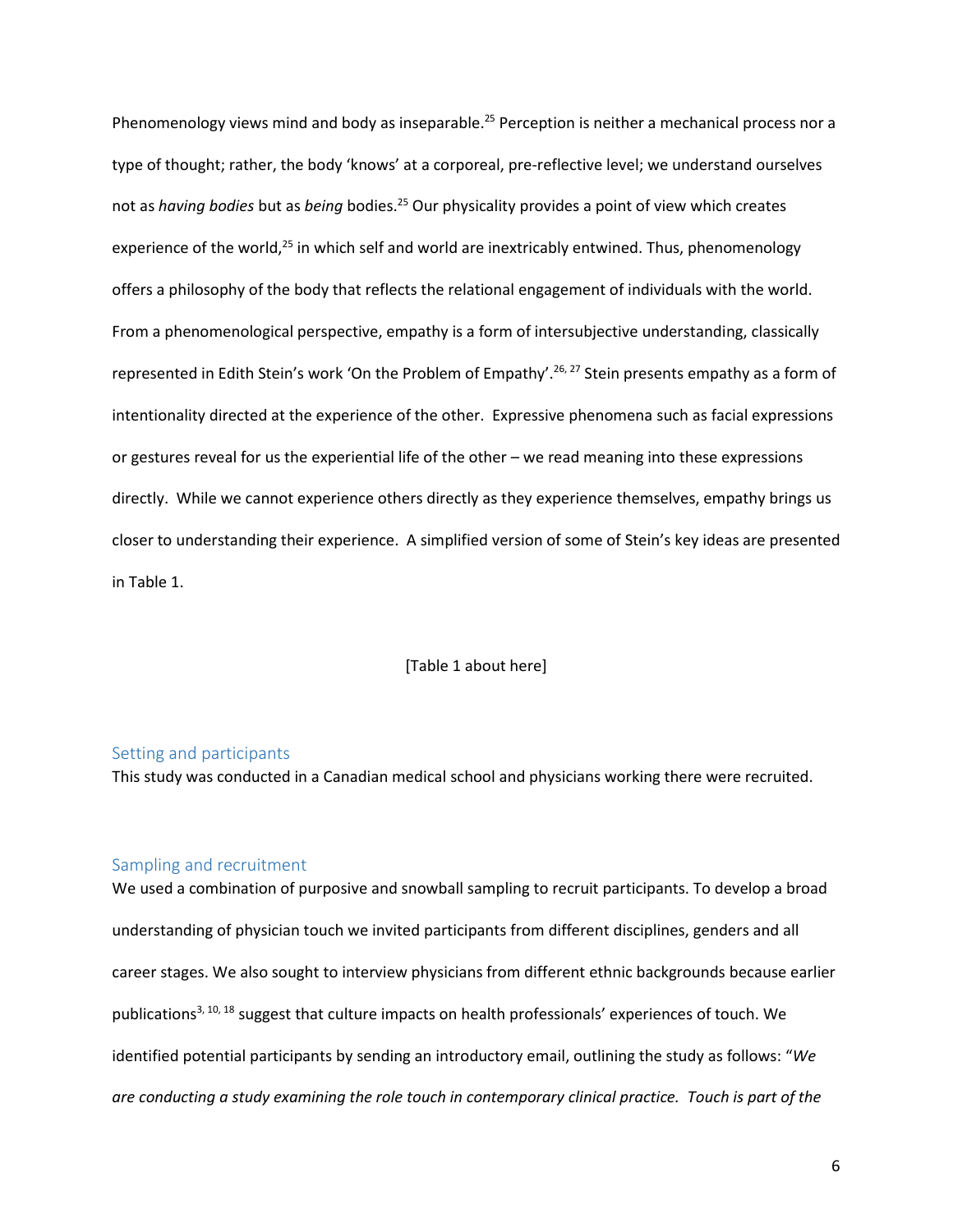*everyday practice of the doctor; shaking a patient's hand, the intimacy of physical examination, performing procedures. Often however, we may take our day-to-day experience touch, for granted. In this study we wish to solicit physicians' experiences of touch with a view to gaining a better understanding of the role of touch in modern practice."* The email was sent to teaching faculty in the medical school, who work in a wide variety of specialties. Some, but not all, participants were known to AA/BB as clinical colleagues. As interviewing progressed, we asked participants to suggest potential interviewees to ensure we included participants from specialties traditionally known as being 'hands on' e.g. pediatrics, palliative care, and 'hands off', e.g. psychiatry, radiology. Consistent with a hermeneutic approach, we judged recruitment to be sufficient when a range of participants had richly described a breadth of informative experiences.<sup>23, 28</sup>

## Data collection

Data were collected through individual interviews, conducted by AA, a family physician with experience in qualitative research, or BB, a recent family medicine graduate trained by AA to interview. They took place at locations convenient to participants, usually in a clinical or university setting. The interview guide (Appendix 1) was informed by earlier research on touch in health professions.<sup>8, 14, 18, 29-33</sup> As the aim of phenomenological research is to gain access to participants' pre-reflective experience, rather than their interpretations or opinions of events, we invited participants to identify specific experiences of touch. This could be any experience they chose. We prompted participants to describe rich details of their experience including the context and physical sensations. 34-36 Interviews lasted between 45-100 minutes and were audio-recorded and transcribed verbatim.

#### Analysis

We used phenomenological methods to analyze the entire set of interviews, supported by template analysis.<sup>37</sup> We started by reading and re-reading transcripts. AA and BB did this separately, noting initial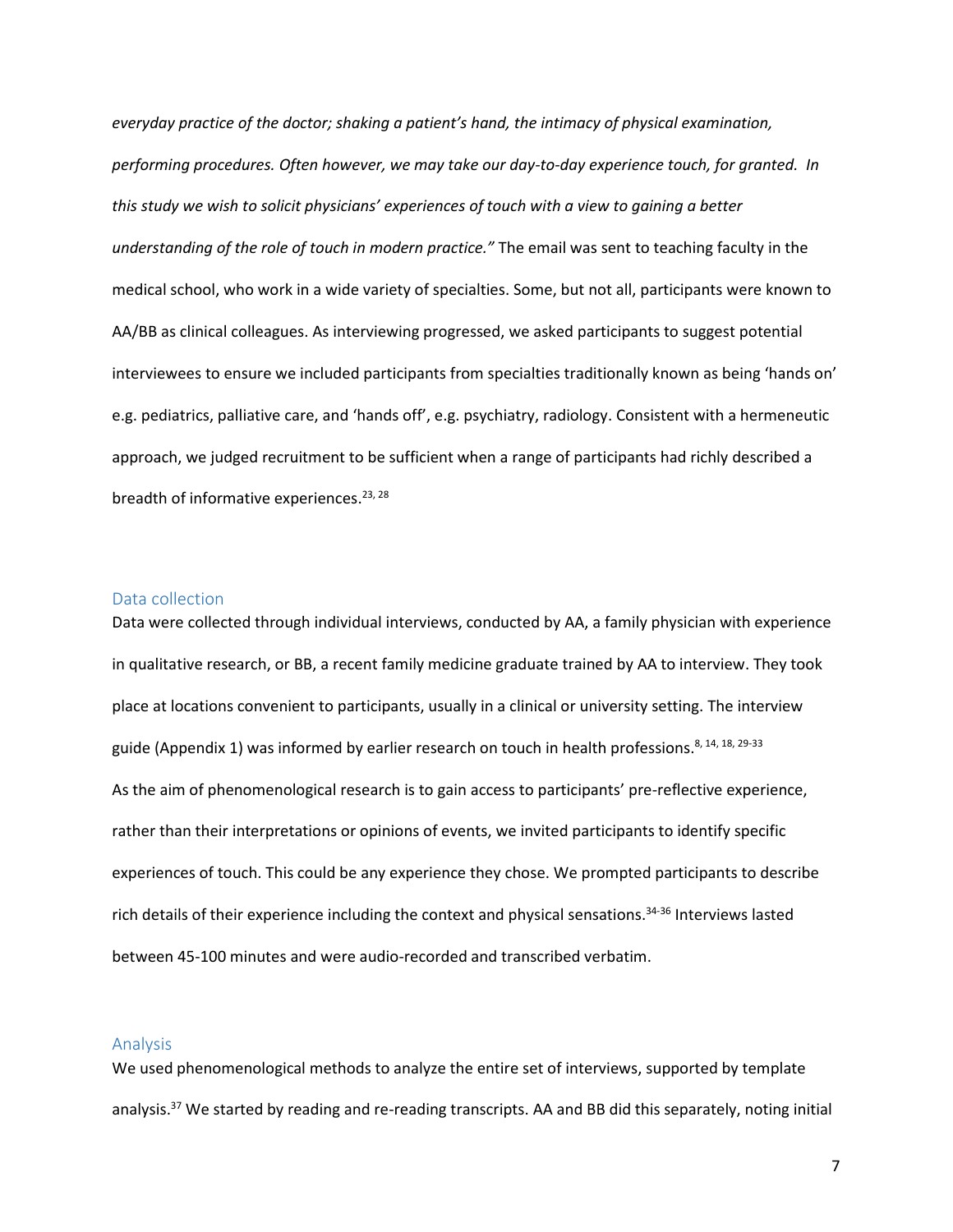thoughts, observations and reflections in the margins of each transcript. This included paying attention to words and metaphors within the text and emotional responses to the transcripts as a whole. We then met to devise a preliminary set of codes and template. Template analysis is a form of thematic analysis, used in phenomenological research, which enables researchers to manage large volumes of textual data. A template is devised in an iterative manner: researchers start by coding a sub-set of transcripts and modify the template as they code subsequent transcripts.<sup>37</sup> Throughout the analysis AA and BB met regularly to code interviews, and review and re-organize the template.

Our interpretive analysis was guided by the phenomenological orientation of the research and our reflexive engagement with the topic.<sup>23, 38</sup> Interpretative phenomenology gives researchers' subjective engagement with data a central place in analysis.<sup>23</sup> To examine our a priori perceptions and make best use of our ability to engage reflexively with the data, we identified and worked through our prejudgments in a process referred to as 'the hermeneutic circle'; $39$  a metaphor for interpretativereflexivity. To help AA and BB's evolving interpretations, EE and CC (experienced phenomenological researchers) read excerpts from the data and initial narrative accounts. They offered alternative interpretations to enhance a collaborative reflexive process. In this way, we considered the parts and the whole nature of the phenomenon as we moved back and forth between field notes, memos, the developing template, and participants' original accounts. We used our template as 'tools to think with'<sup>40</sup>  $p.32$  and developed our interpretations by reading, writing and re-writing<sup>34</sup> to identify two overarching themes, or dimensions of touch. As recommended by Van Manen, we related our developing understanding to phenomenological texts on empathy.<sup>26, 27, 41-45</sup>

Research ethics approval was obtained from the Conjoint Health Research Ethics Board, University of XX.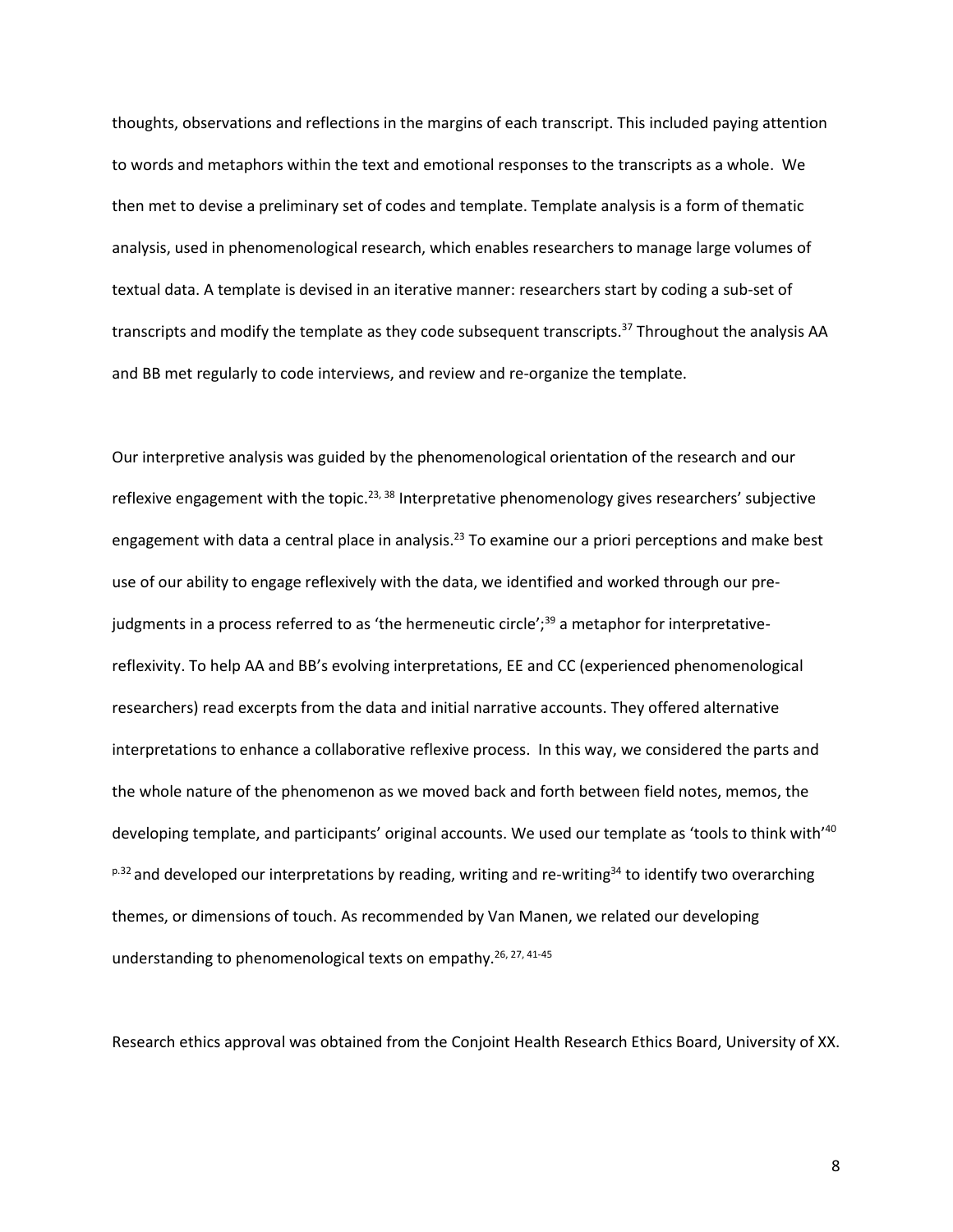### Findings

#### Participants

Fifteen physicians (7 women, 8 men) from a range of disciplines and varying levels of clinical experience (see table 2) participated. Their ethnic backgrounds and cultures of origin varied, eleven participants having been born in Canada, and four participants having immigrated to Canada between 6-30 years earlier. Because of the potential to reveal participants' identities, we have not directly attributed quotations to individuals. This is in keeping with a hermeneutic approach, which generally does not seek to conserve individual stories but focuses on the phenomenon under study. $23,46$ 

#### [Table 2 about here]

#### Dimensions of touch

Participants described two dimensions of touch, which we termed 'choosing and inviting touch' and 'expressing empathy'. To present these findings, we describe what participants related and then situate our interpretation in phenomenological literature.<sup>26, 27, 41-45</sup>

# *Dimension 1: Choosing and Inviting touch*

# Choosing

Participants made personal choices about whether and how to communicate with touch. One participant, a psychiatrist, had made a conscious decision never to touch patients. Two other participants rarely communicated with touch. One of them made the choice not to do so because of her religious upbringing: as a female Muslim, she had had no social contact with men outside her family until she moved to Canada a few years earlier. She described getting used to shaking hands with patients and occasionally being hugged by them. At first, she found these experiences uncomfortable although she appreciated they were well-meaning. She did not, however, initiate touch. The other participant, born and raised in Canada, described his choice not to communicate by means of touch: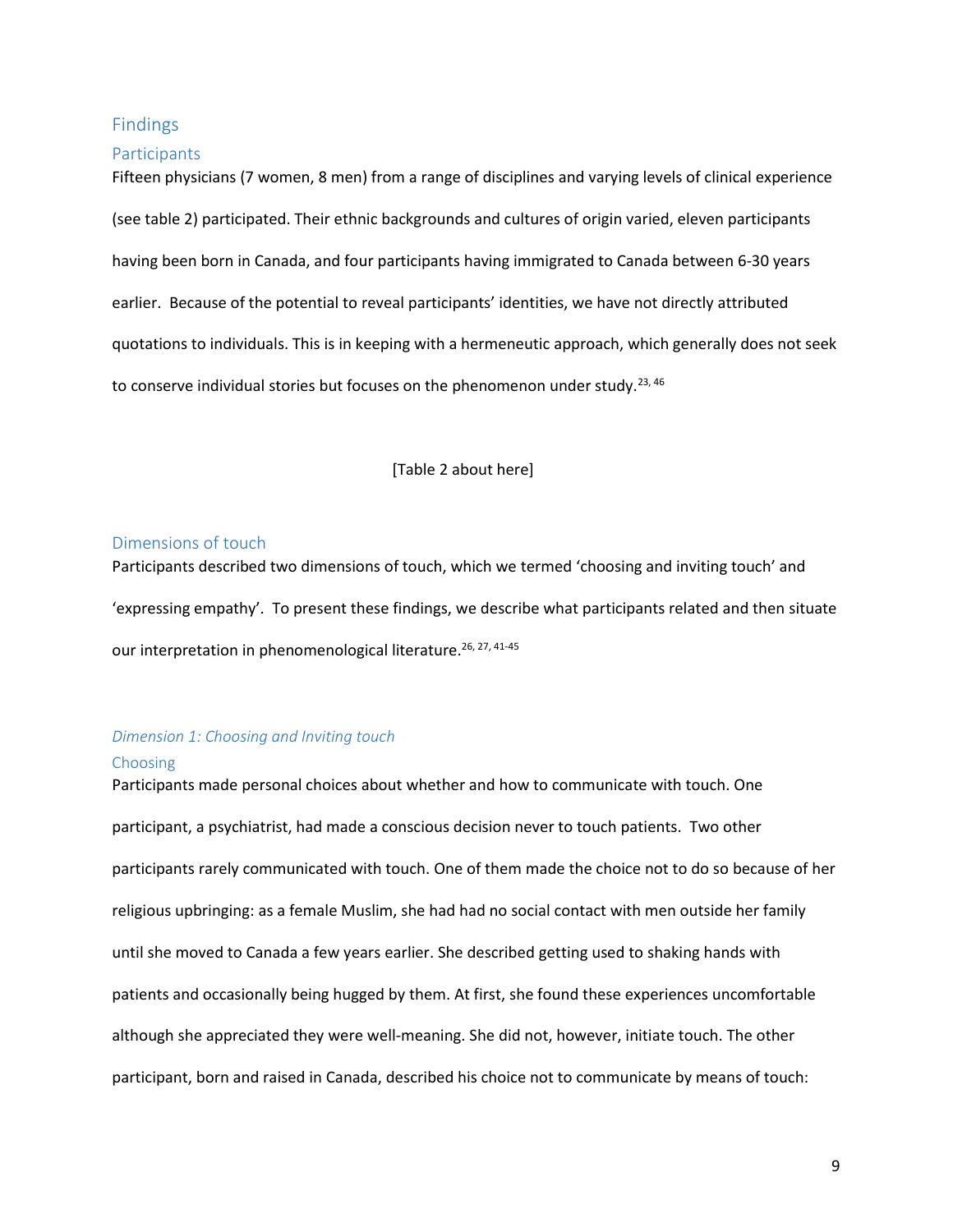*If somebody is having an emotional crisis or … you're talking about the death of a family member … I've never had an easy time … reaching out and using touch to console … I think I'm empathetic but I don't necessary feel the need to, so I guess I don't use touch as communication (male, > 15 years in practice).* He noted, that while this was his personal decision, and that this practice was re-enforced as he cared for many Indigenous patients, where due to a history of institutional abuse, touch is often reserved for close family members.

The remaining 12 participants had chosen to touch patients communicatively, citing their social circumstances as reasons for doing so: e.g. coming from a 'touchy-feely family'; having a 'more stiff British background'; interacting with their partners or children. This varied greatly, as one participant who choose to touch reflected:

*Coming from an Indian background … couples don't really touch each other in public spaces. Maybe it's just the way we grew up here but you touch people's feet when you meet them if they're older… myself and my husband, we do enjoy touch … my sister is very different, she's not as much into that so I don't know if it's the way we grew up or just part of our personality a bit more. (female, < 5 years in practice).*

Participants' readiness to touch patients tended to increase with clinical experience. Some early career participants, however, communicated with touch from the outset.

#### Inviting

Participants were very aware that patients, too, must choose whether to communicate by touch. Touch was, at least at the start, *'a very fragile thing' (*male, > 15 years in practice) amenable to misinterpretation.

*I think touch really probably forms the basis of the relationship that one might have with your patients; because it can be a very positive experience or it can be a very negative experience depending on the quality of that touch. (male, < 5 years in practice ).*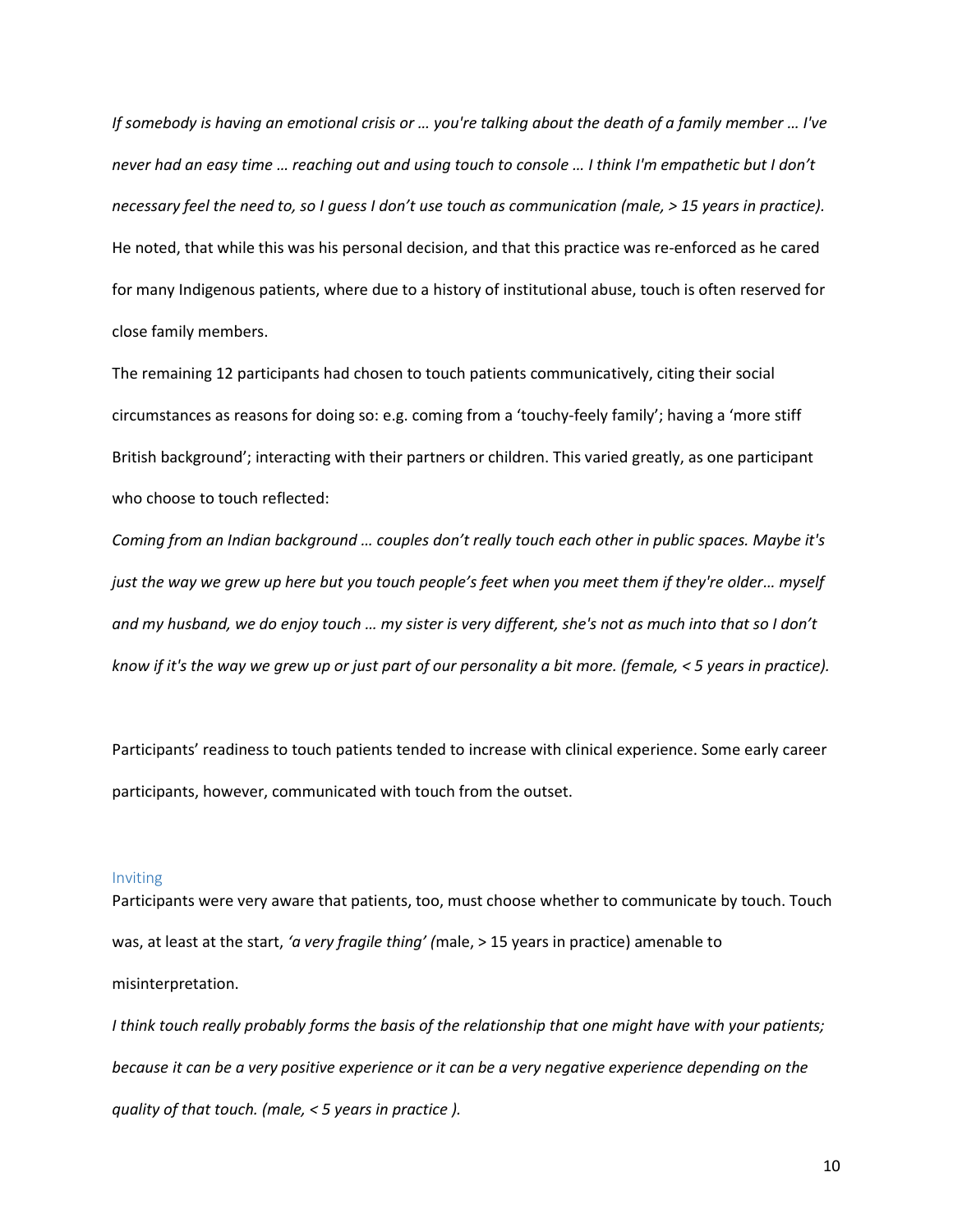Participants described various strategies to invite communicative touch. Shaking hands was often a first step:

*it's about building rapport for the very first time. I am old fashioned. I call patients Mister so and so and Missus so and so, and I walk into the room and I say I am Dr. X, and I shake their hand. And that's the first touch*. (male, > 15 years *in practice*).

The invitation to touch had to take account of gender and cultural differences:

*Both the patient's culture and the physician's culture (influence touch) … sometimes, middle-aged men or younger men … don't like to be touched and then because I'm male, with younger females, I'm more cautious. (male, 6-10 years in practice*).

Invitations to touch had to be sensitive to the context of the patient as s/he presented, in the moment, and were often expressed nonverbally:

*I feel it comes more from the patient … it depends on the patient's mood, their approach, their thinking, their attitude as I walk in the door … how you communicate with them, with your body, is essential and it develops from that point, the way that they trust or don't trust you as their physician … I don't feel I can physically touch a patient until I've got their consent, and I don't mean verbal consent, I mean body language consent. (female, 6-10 years in practice*).

Not all touch was initiated by physicians. In a number of examples, patients issued the invitation. *I think … we always think … we are the ones that are touching our patients physically, but they touch us as well, they invite us. (male, < 5 years in practice*).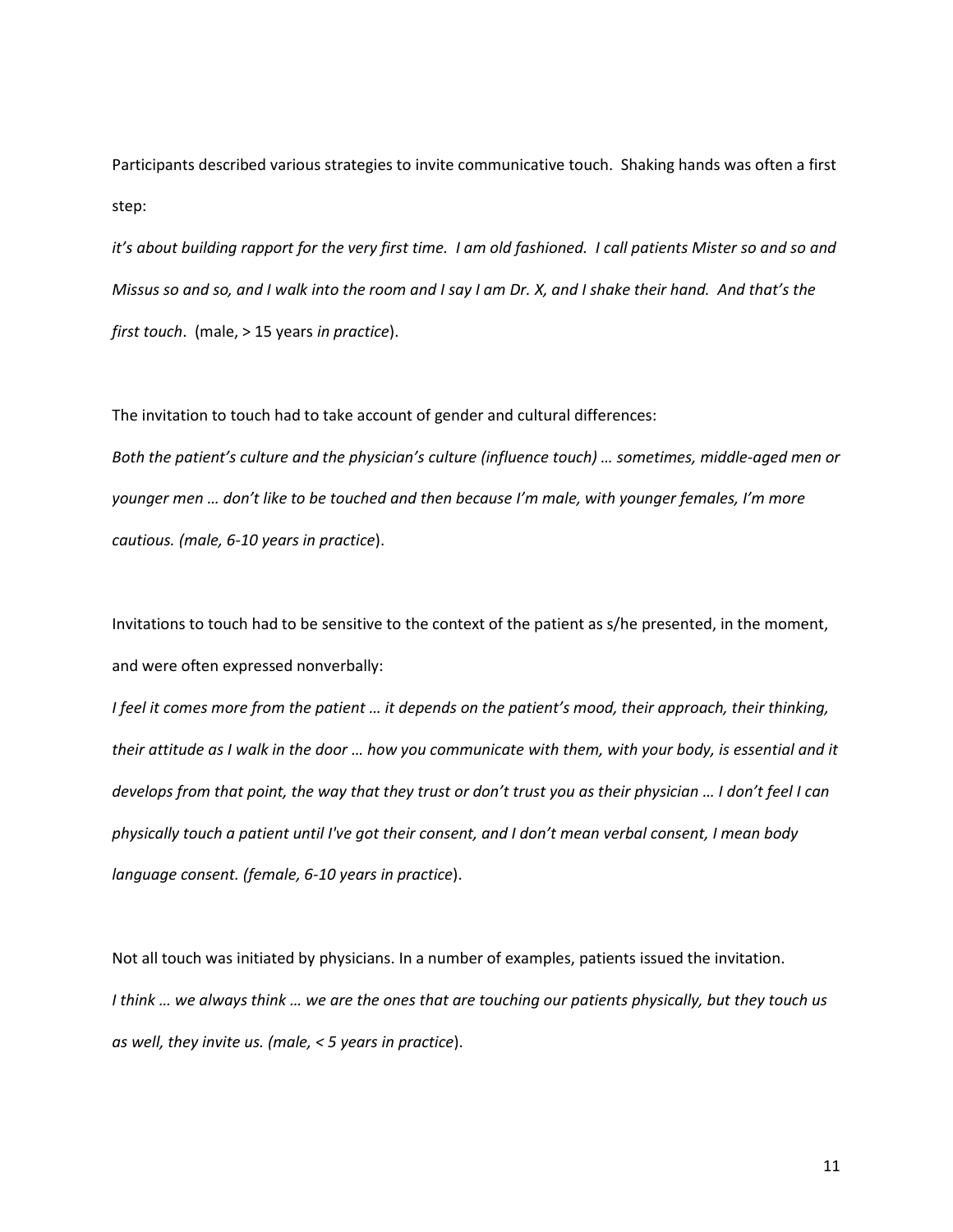Whilst physicians varied in how they responded to patient-initiated touch, most felt comfortable and regarded it as a natural human interaction, particularly when, for example, a patient touched their arm or gave them a hug of gratitude.

#### *Dimension 2: Expressing empathy*

Participants invited touch in response to patients' distress or when breaking bad news because this was a means of expressing empathy and demonstrating understanding:

*'We share many intimate and deeply personal moments … touch is a big part of what we do in the consultation and breaking news of all kinds.' (female, 6-10 years in practice*).

Touch expressed 'more than words can say' by enabling participants to 'reach out' and 'connect' with patients:

*I can't remember whether I handed her a Kleenex or … held her hand … but there was some of that touch aspect of medicine that I think is really critical. (male, > 15 years in practice*).

Emotionally-charged encounters, which drew participants in as fellow human beings could be momentary and yet leave strong impressions. In the excerpt below, an emergency doctor described how he told a mother of her daughter's subarachnoid hemorrhage:

*Just putting your hand on the shoulder of the Mom who may lose her daughter soon … was one thing I could do besides my words … I don't think there is any way you can deliver this type of news in any heartwarming way……but you can sort of just blunt the impact of it, … just putting yourself in their shoes. (male, 6-10 years in practice*).

Within these encounters, communicative touch helped participants share understanding with patients: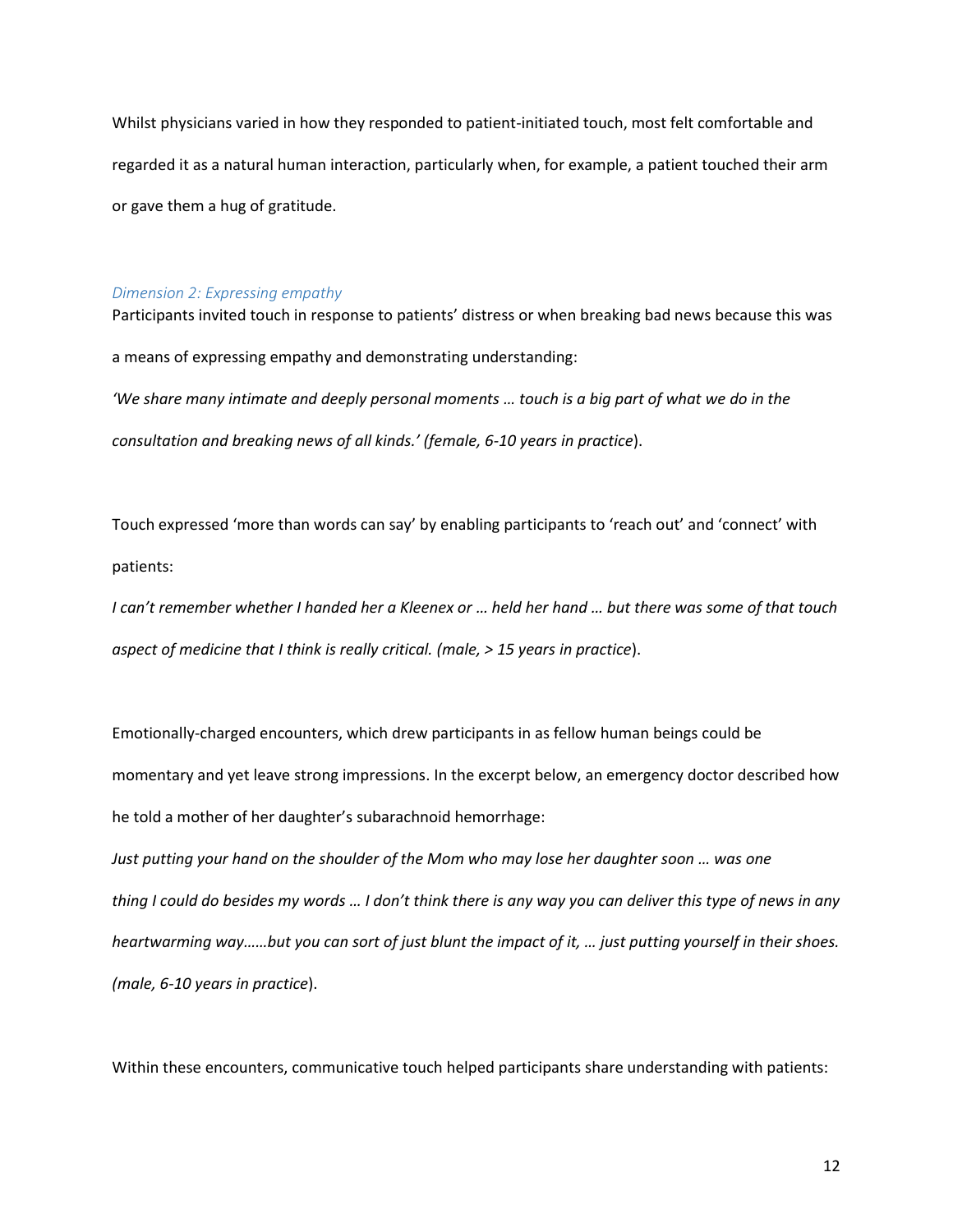*Knowing what the other person is feeling, I guess is what it is… I become a bit of a conduit for what they're feeling …* (male, > 15 years *in practice*).

This sharing of experience was significant for physicians because it defined their own role within emotionally charged interactions.

*It does … make me feel like I can actually … share the experience more than being me and them. I couldn't help but express … my emotion and … understanding … what they were going through … I think that touch was important for me as it was for them. (female, 6-10 years in practice*)

In the longer excerpt that follows, the participant described, 'putting aside the armor' (male, > 15 years in practice) of being a doctor, to connect with a patient on a human level. His account of the experience elaborates on touch, not just as a form of skin-to-skin connection, but as an affective, embodied experience, where mind and body are no longer separated.

*But associated with all of those stories is (a) really intimate moment … where you realize that somebody is sharing something with you that's really kind of sacred ... and that your job is to just sit there and be quiet and take it in and make sure that kind of the circumstances are acceptable and open, you know. It's almost like you need to lower your defenses, stop being such a damn doctor and be … more of a human being and less of a clinician … being there and being available, taking the time. I don't think it would be possible to do that if you didn't lower your defenses, if you didn't express some touch, if you didn't use the right body language, if you didn't look like you had some time, if you weren't prepared to sit down and leave some space in the conversation and perhaps if you weren't prepared, you know, to reach over and touch somebody on the shoulder when they're telling you a really emotional thing or whatever … it's almost like … you might actually physically touch somebody but there's also that kind of*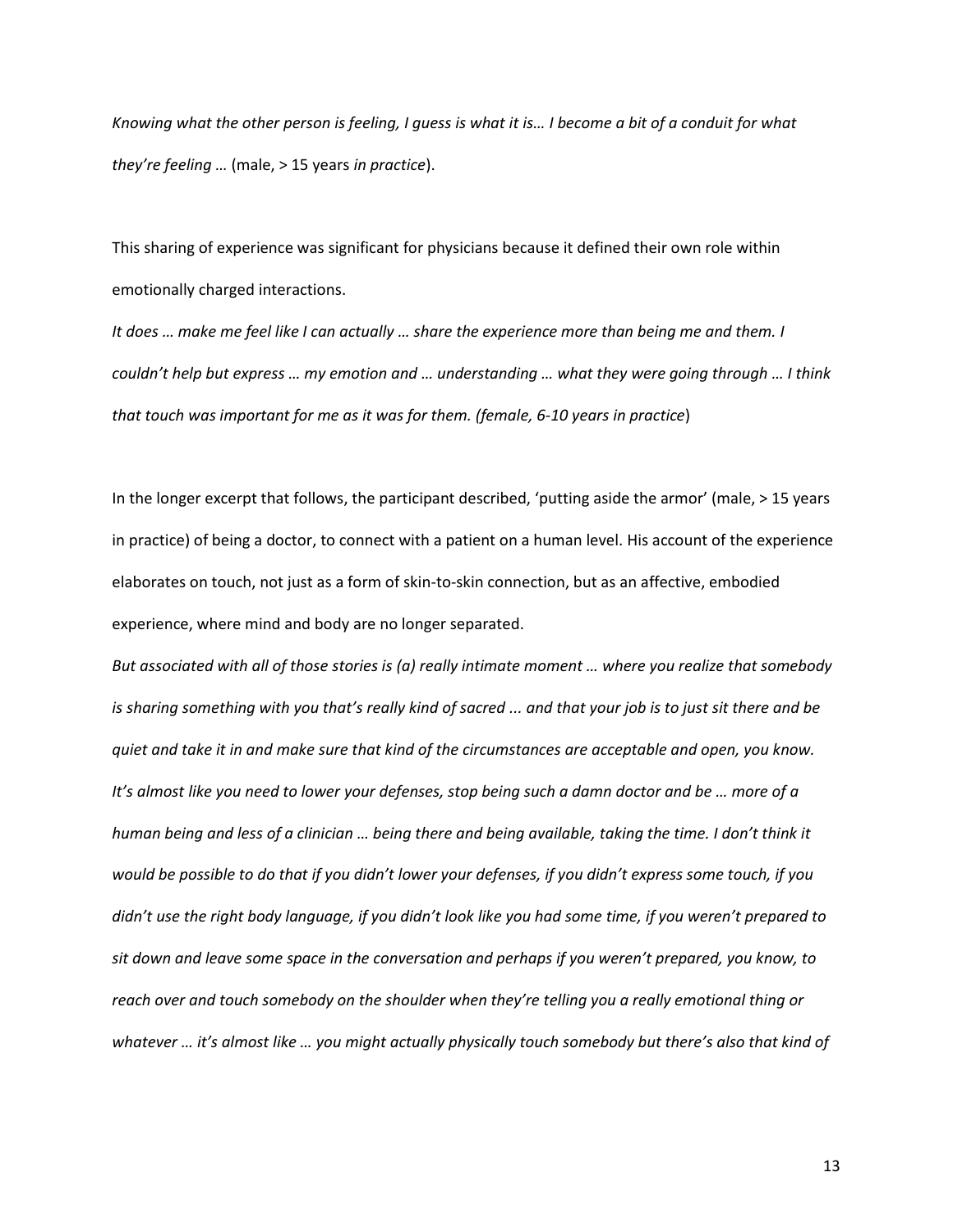*connectedness which is also a form of touching … it's a touching moment. You were touched by what they had to say.*

#### **Discussion**

Participants experienced touch as a powerful means of sharing emotions and demonstrating presence. They practiced touch to different degrees and in different ways, influenced by their personal comfort and the context of clinical encounters. They were sensitive about whether and how they touched, attending to the possibility that their behavior might be inappropriate. Touch was particularly associated with emotionally-charged consultations, where it acted as a medium for physicians to connect with patients in a way that transcended words. Their experiences are reminiscent of Van Manen's description of 'pathic touch',46, 47 related to personal presence, relational perceptiveness and emotional awareness. Participants' accounts of individual 'touching styles' are similar to the experiences of intensive care nurses<sup>18</sup> and family physicians<sup>9</sup> reported in other publications. Touch was influenced by gender and culture, and formative experiences of growing up, relating to other family members, and of experiencing different social contexts. Participants described how they paid attention to patients' nonverbal cues and responded, moment-to-moment. Estabrooks and Morse,<sup>18</sup> who described the same phenomenon, defined attending to cues as 'the process by which, through symbolic interaction with others, one determines the need for and the appropriateness of touch'.

#### *Theoretical implications*

Scheler<sup>41, 42, 44, 48</sup> described the responses to patients' facial expressions and gestures, which participants in this study reported, as the most fundamental and direct form of perception. We perceive the other as an 'expressive unity' (an embodied mind). Schutz,<sup>36, 42-44</sup> reminiscent of Buber,<sup>49</sup> elaborates how empathy involves a 'thou-orientation', meaning that one person is bodily present and directed at the living reality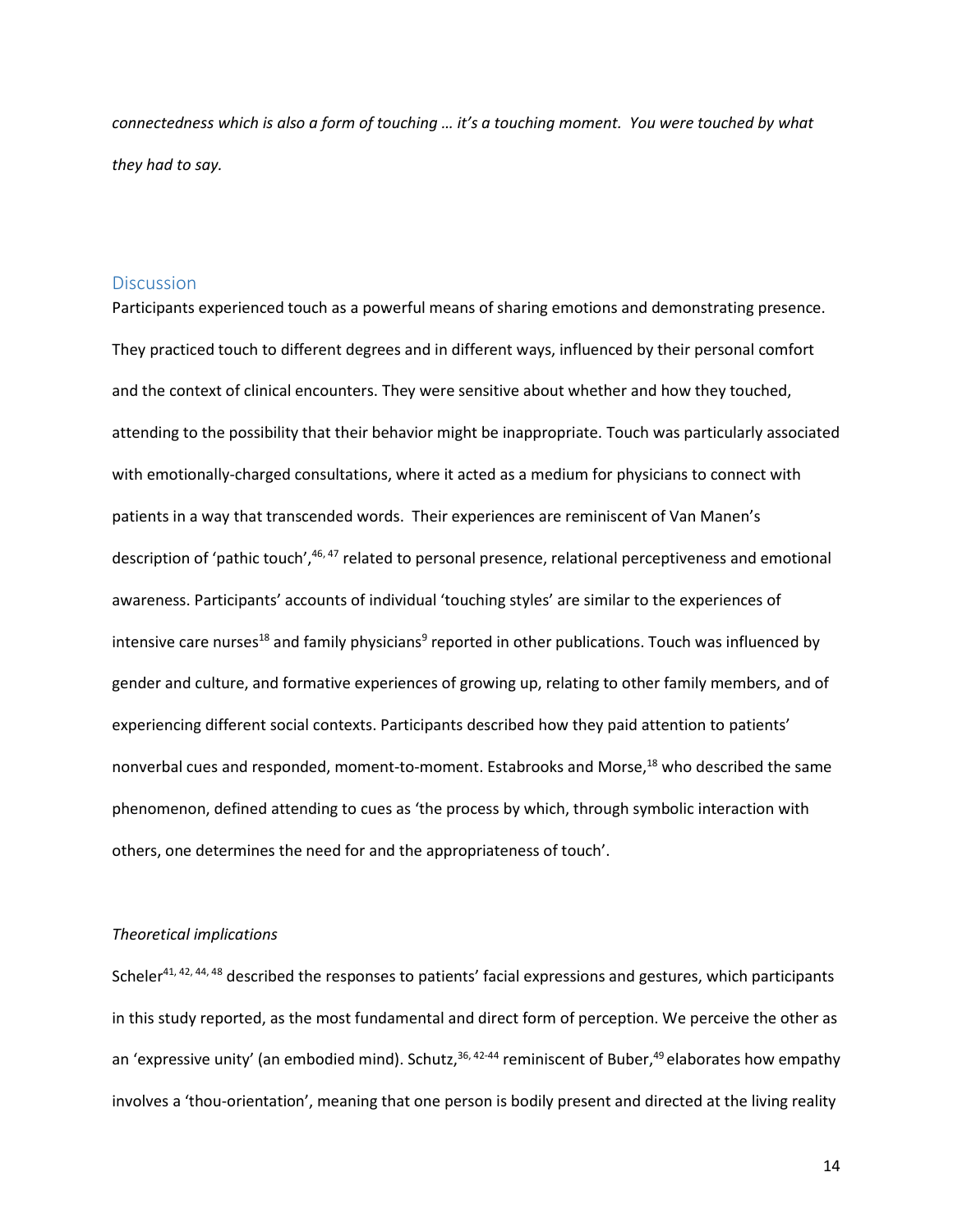of another without conscious judgment or inference. As participants encountered patients and read bodily cues, they were present in the moment, aware of contextual nuances and open to the patient. Their openness to touching emphasized their own vulnerability within these situations. Two people being thou-orientated creates a 'we-relationship', a shared motivational context where respective streams of consciousness intersect as a form of interpersonal understanding.

Stein's<sup>26, 27</sup> account of three aspects of empathic experience helps interpret participants' experiences of encountering patients as fellow human beings. First, experiences had meaning in participants' perceptions of patients as they recognized and responded to cues. Second, imaginative accounts of experiences, guided by the Other, 'drew them in'; for example, one participant imagined what it was like for the mother of a brain damaged daughter. The participant gave direct, unmediated, and noninferential empathy, as present here and now. The participant read meaning directly *in the touch*, experienced rather than imagined or inferred, and grasped the experience directly rather than by analogy. Third, experience gave participants a more comprehensive understanding of patients. In keeping with Stein,<sup>26, 27</sup> empathy was how, at the most basic level, doctors came to understand patients as concrete others; it was a particular type of understanding. This approach helps us see all experience as intersubjective, in contrast to individualistic approaches to empathy that differentiate between subjective and objectives experience. Intersubjectivity underscores the inter-relatedness of experience. It directs our focus to 'we' as an essential unit of the doctor-patient relationship.

# *Pedagogical implications*

This was the first time many participants had thought about or discussed touch as a means of communicating with patients, despite this being a tacit aspect of their practice. Although physicians can and do communicate with touch, this is rarely a topic in communication skills curricula. When touch is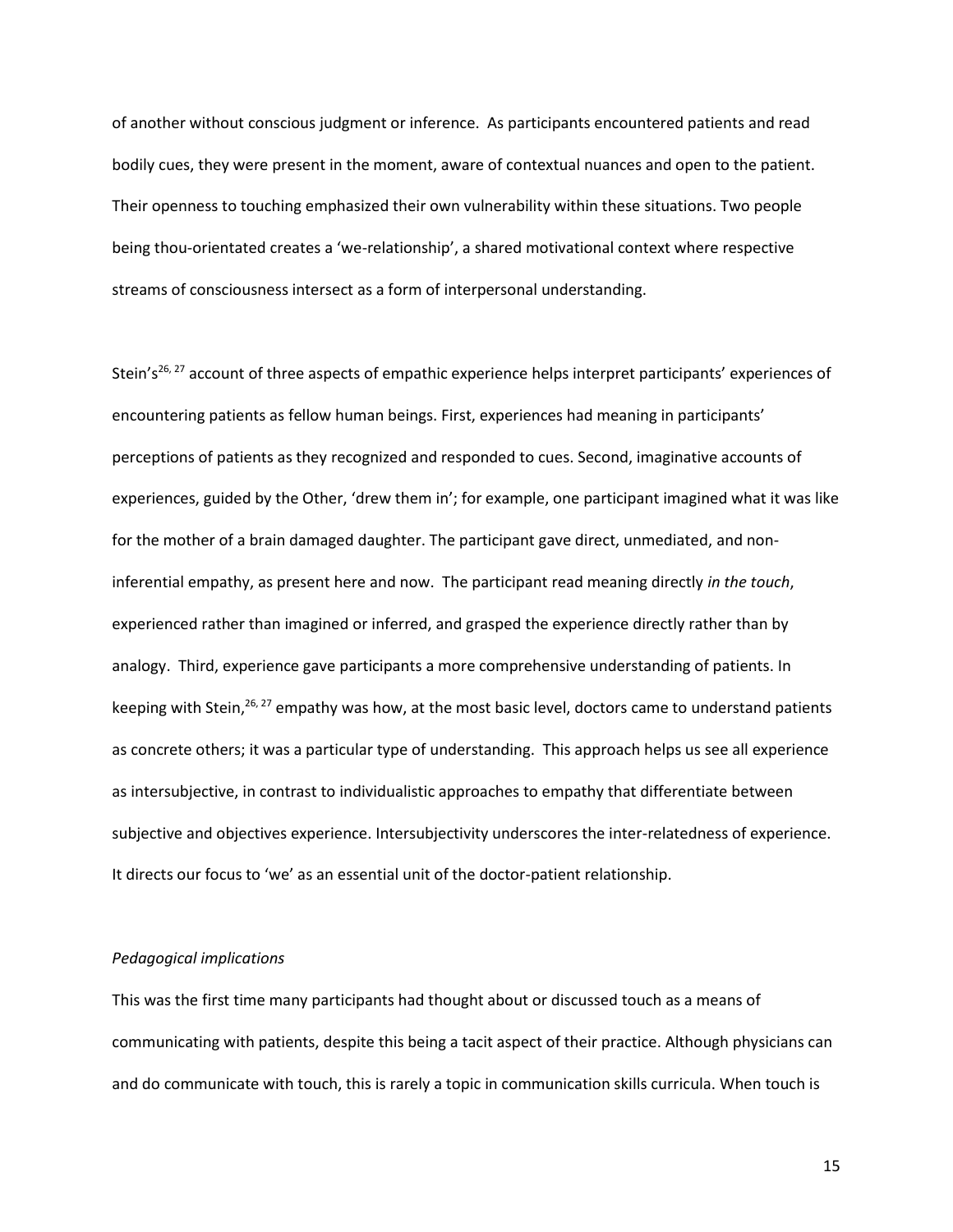discussed in medical school it tends either to be confined to the context of physical examination or as a (negative) boundary issue.<sup>50</sup> This notion of touch as a troublesome, bounded issue is supported by a recent review which examined touch through the lens of threshold theory.<sup>12</sup> An implication of our research is that is that it would be valuable to acknowledge more explicitly the role of touch in medical practice. Promoting targeted reflective practice on touch, as part of instruction on nonverbal communication would be a useful starting point for learners, who are often unsure about the appropriateness (or not) of touch.<sup>51-53</sup> Given the lack of attention to touch in the literature faculty may need support also. Discussions with them could include attention to issues of gender and ethnicity for both physicians and patients. In the clinical setting, faculty could be asked to explain why they do or do not choose to communicate with touch such that students could be made more aware of the tacit decision-making that lies behind nonverbal communication. Integrating communicating with touch with other touch practices such as physical examination<sup>54</sup> and performing procedures can help students focus on touch as both communicative and procedural, rather than one or the other, to emphasize the integrated nature of clinical practice.<sup>55</sup>

#### *Limitations and implications for future research*

Phenomenology is a science of 'plausible insight',<sup>56</sup> which aims to give voice to human experience and understand the meanings associated with experience. One potential limitation is that the experiences we analyzed were those of a self-selected group of physicians. It is possible that interviewing other physicians may have given different insights. In particular, few participants reported negative or uncomfortable experiences of touch. This could have reflected their desire to please the interviewers or that they did not feel comfortable enough to disclose such experiences. Alternatively, it could be that our participants were skilled at determining when it is appropriate to touch or not, such that they avoided touch in certain situations. We included two participants who do not patients in the sample so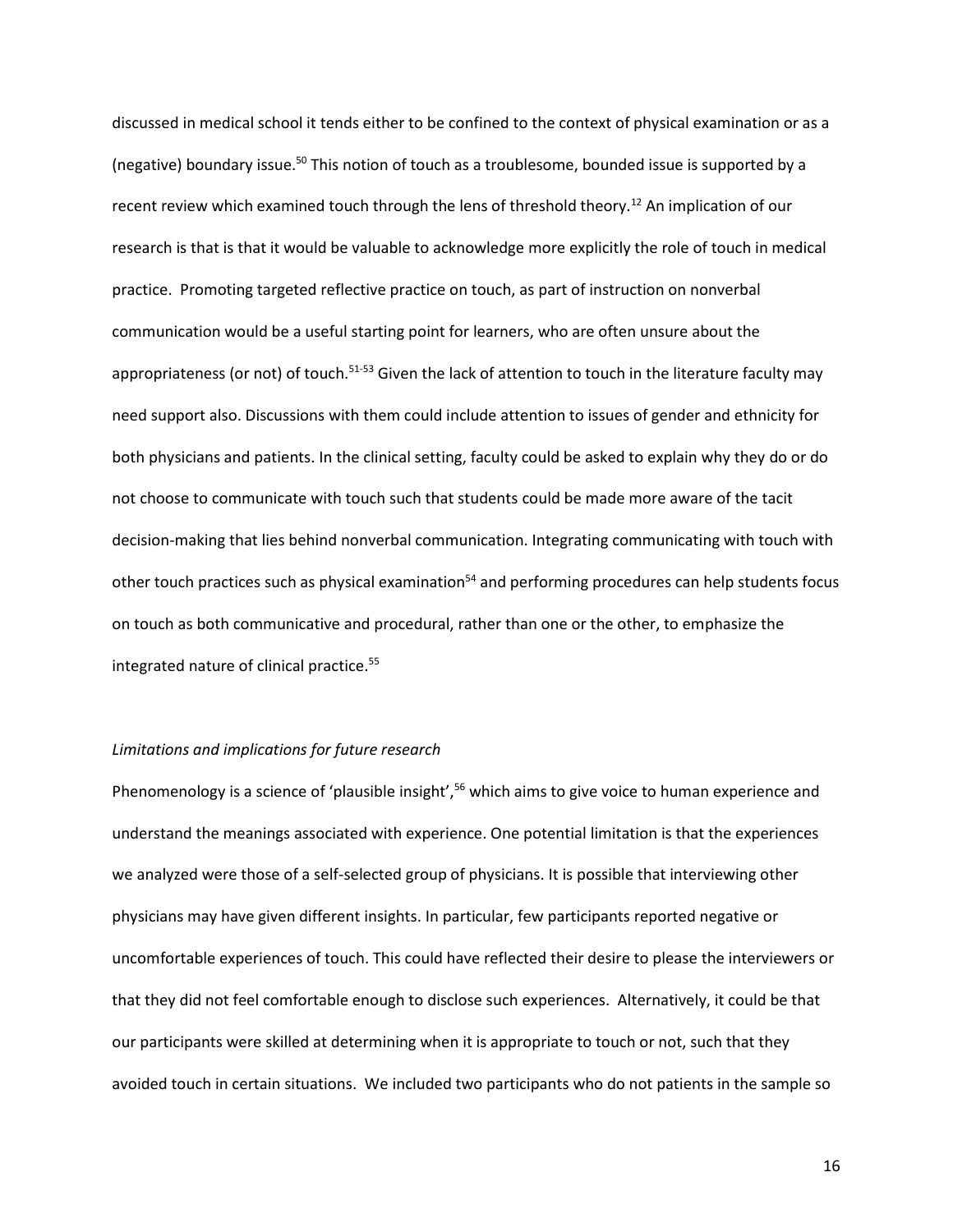that negative perspectives were represented in the dataset. We did not ask participants about their experiences of not touching, unless they specifically raised this and this could be a valuable avenue to explore in future research. For example, it is likely that physicians are more cautious communicating with touch with certain patient groups or cultures. We did not interview patients and we do not know, for sure, that physicians reached a 'shared' understanding with them; rather, participants felt that touch brought them closer to understanding patients' experiences. Although we interviewed participants from a range of cultural backgrounds, cultural aspects of touch were not the specific focus of our investigation so these are an avenue for future research. Another possibility is to interview physicianpatient dyads and explore in more depth the affordances of intersubjectivity as a lens to examine doctor-patient interactions.

# Conclusion

This study shows how physicians communicated emotionally with patients by using touch as an embodied and intersubjective NVCS. These insights indicate the possibility of meaningful experiences of empathy within doctor-patient interactions<sup>42</sup>. Touching, we propose, remains an integral part of being a doctor, to which medical curricula should attend.

#### **References**

- 1. Riess H, Kraft-Todd G. EMPATHY: a tool to enhance nonverbal communication between clinicians and their patients. Acad Med. 2014;89(8):1108-12.
- 2. Roter DL, Frankel RM, Hall JA, Sluyter D. The expression of emotion through nonverbal behavior in medical visits. J Gen Intern Med. 2006;21(S1):S28-S34.
- 3. Lorié Á, Reinero DA, Phillips M, Zhang L, Riess H. Culture and nonverbal expressions of empathy in clinical settings: A systematic review. Patient Educ Couns. 2017;100(3):411-24.
- 4. Ishikawa H, Hashimoto H, Kinoshita M, Fujimori S, Shimizu T, Yano E. Evaluating medical students' non‐verbal communication during the objective structured clinical examination. Med Educ. 2006;40(12):1180-7.
- 5. Ishikawa H, Hashimoto H, Kinoshita M, Yano E. Can nonverbal communication skills be taught? Med Teach. 2010;32(10):860-3.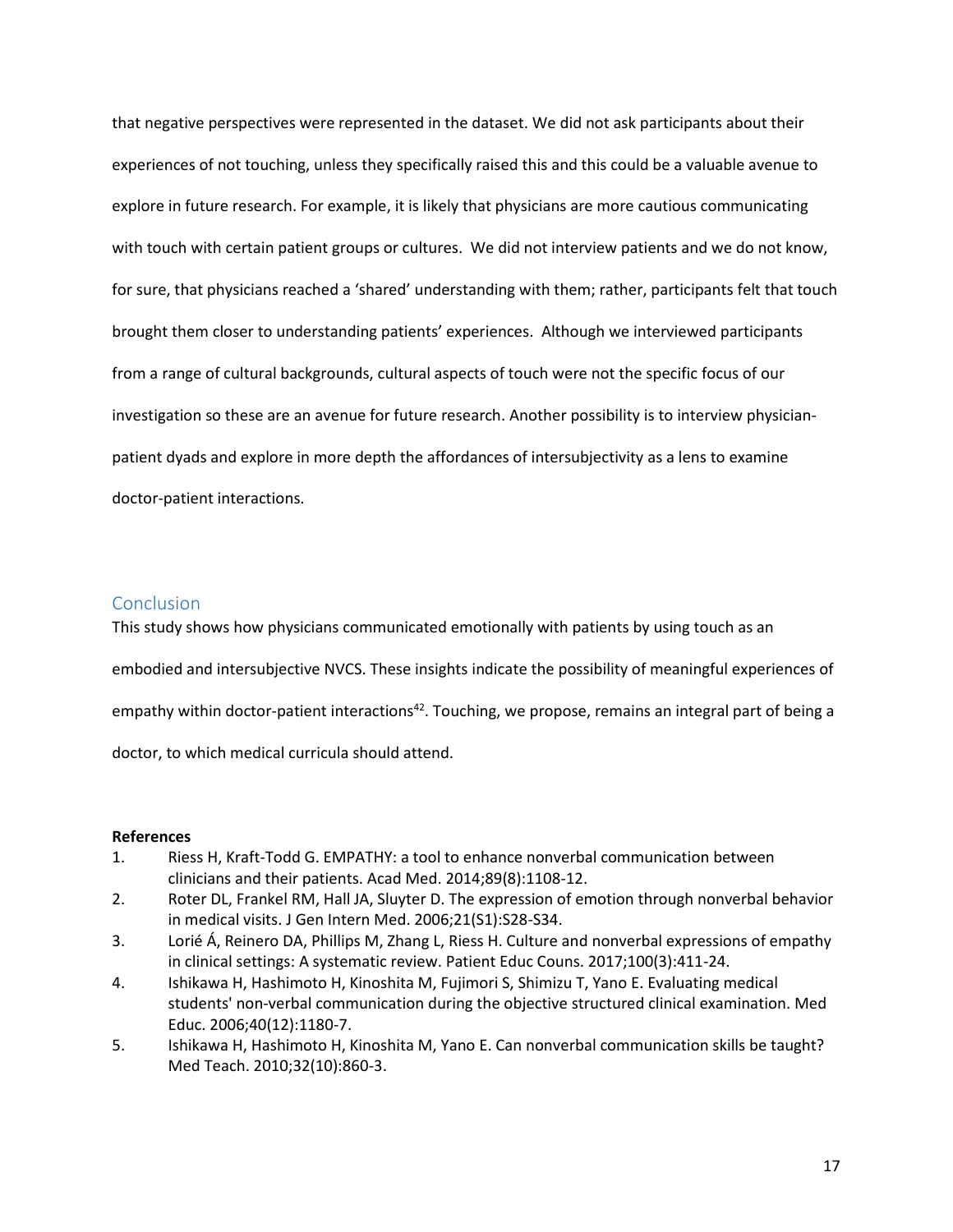- 6. Molinuevo B, Escorihuela RM, Fernández-Teruel A, Tobeña A, Torrubia R. How we train undergraduate medical students in decoding patients' nonverbal clues. Med Teach. 2011;33(10):804-7.
- 7. Piza F, Piza P, Schwartzstein RM. The power of nonverbal communication in medical education. Med Teach. 2018:1-2.
- 8. Cocksedge S, George B, Renwick S, Chew-Graham CA. Touch in primary care consultations: qualitative investigation of doctors' and patients' perceptions. Br J Gen Pract. 2013;63(609):e283-e90.
- 9. Cocksedge S, May C. Doctors' perceptions of personal boundaries to primary care interactions: a qualitative investigation. Commun Med. 2009;6(2):109-16.
- 10. Williams S, Harricharan M, Sa B. Nonverbal Communication in a Caribbean Medical School:"Touch Is a Touchy Issue". Teach Learn Med. 2013;25(1):39-46.
- 11. Marcinowicz L, Konstantynowicz J, Godlewski C. Patients' perceptions of GP non-verbal communication: a qualitative study. Br J Gen Pract. 2010;60(571):83-7.
- 12. Wearn A, Clouder L, Barradell S, Neve H. A qualitative research synthesis exploring professional touch in healthcare practice using the threshold concept framework. Adv Health Sci Educ. 2019:1-24.
- 13. Routasalo P. Physical touch in nursing studies: a literature review. J Adv Nurs. 1999;30(4):843- 50.
- 14. Roger J, Darfour D, Dham A, Hickman O, Shaubach L, Shepard K. Physiotherapists' use of touch in inpatient settings. Physiother Res Int. 2002;7(3):170-86.
- 15. Kelly M. Learning to touch. CMAJ. 2018;190(48):E1420-E1.
- 16. Verghese A. A touch of sense. Health Aff. 2009;28(4):1177-82.
- 17. Verghese A, Brady E, Kapur CC, Horwitz RI. The bedside evaluation: ritual and reason. Ann Intern Med. 2011;155(8):550-3.
- 18. Estabrooks C, Morse J. Toward a theory of touch: the touching process and acquiring a touching style. J Adv Nurs. 1992;17(4):448-56.
- 19. Benner P. Interpretive phenomenology: Embodiment, caring, and ethics in health and illness. New York, NY: Sage; 1994.
- 20. Benner P. Relational Ethics of Comfort, Touch, and Solace—Endangered Arts? Am J Crit Care. 2004;13(4):346-9.
- 21. Hojat M. Empathy in health professions education and patient care. New York, NY: Springer; 2016.
- 22. Regehr G. It's NOT rocket science: rethinking our metaphors for research in health professions education. Med Educ. 2010;44(1):31-9.
- 23. Moules NJ, McCaffrey G, Field J, Laing C. Conducting hermeneutic research: From philosophy to practice. New York, NY: Peter Lang Publishing; 2015.
- 24. Gadamer H-G. The Universality of the Hermeneutical Problem. In: Linge DE, editor. Philosophical Hermeneutics. Berkeley, CA: University of California Press; 1976.
- 25. Merleau-Ponty M. Phenomenology of Perception. Smith C. London, UK: Routledge & Kegan Paul; 1962/1945.
- 26. Stein E. On the problem of empathy. Stein W, translator. 3rd ed. Washington, DC: ICS Publications; 1917/1989.
- 27. Meneses RW, Larkin M. Edith Stein and the contemporary psychological study of empathy. J Phenomenol Psychol. 2012;43(2):151-84.
- 28. Hale ED, Treharne GJ, Kitas GD. Qualitative methodologies II: a brief guide to applying interpretative phenomenological analysis in musculoskeletal care. Musculoskeletal Care. 2008;6(2):86-96.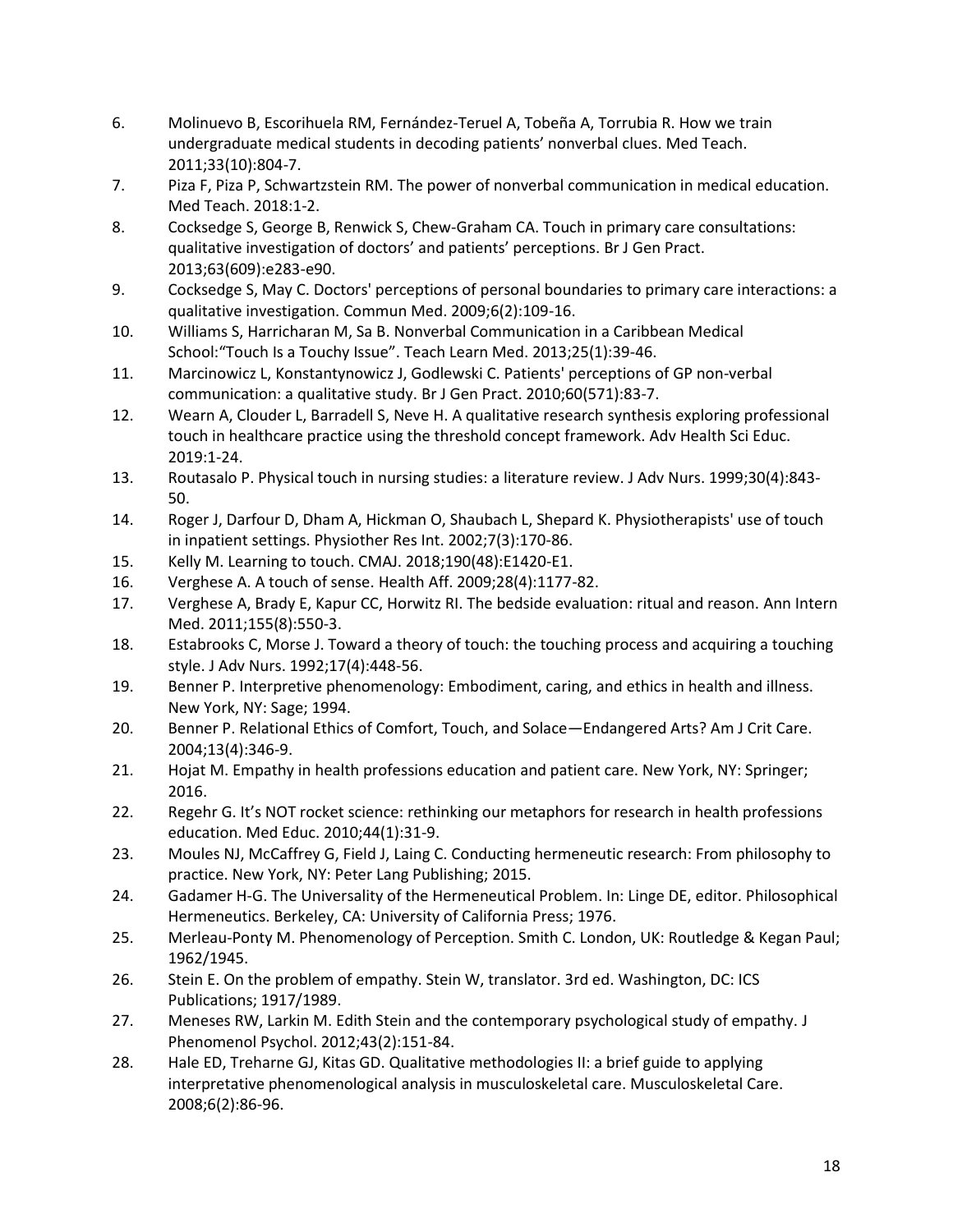- 29. Schifter CC, Bogert M, Boston D. Acquisition of a touching style. J Dent Educ. 1999;63(5):400-6.
- 30. Gleeson M, Higgins A. Touch in mental health nursing: an exploratory study of nurses' views and perceptions. J Psychiatr Ment Health Nurs. 2009;16(4):382-9.
- 31. Tommasini NR. The use of touch with the hospitalized psychiatric patient. Arch Psychiatr Nurs. 1990;4(4):213-20.
- 32. Salzmann-Erikson M, Eriksson H. Encountering touch: A path to affinity in psychiatric care. Issues Ment Health Nurs. 2005;26(8):843-52.
- 33. Edwards S. An anthropological interpretation of nurses' and patients' perceptions of the use of space and touch. J Adv Nurs. 1998;28(4):809-17.
- 34. Van Manen M. Phenomenology of Practice: Meaning-Giving Methods in Phenomenological Research and Writing. Walnut Creek, CA: Left Coast Press; 2014.
- 35. Rich S, Graham M, Taket A, Shelley J. Navigating the terrain of lived experience: The value of lifeworld existentials for reflective analysis. Int J Qual Methods. 2013;12(1):498-510.
- 36. Tembo AC. Phenomenological inquiry as a methodology for investigating the lived experience of being critically ill in intensive care. J Intensive Crit Care. 2016;2(1):17.
- 37. King N, Cassell C, Symon G. Using templates in the thematic analysis of texts. London, UK: Sage; 2004. 256-70 p.
- 38. Holroyd A. Interpretive hermeneutics and modifying the modern idea of method. Can J Nurs Res. 2008;40(4):130-45.
- 39. Heidegger M. Being and Time. MacQuarrie J, Robinson E, translators. New York, NY: HarperCollins Publishers Inc; 2008.
- 40. Coffey A, Atkinson P. Making sense of qualitative data: complementary research strategies. Thousand Oaks, CA: Sage Publications, Inc; 1996.
- 41. Hall JA, Schwartz R. Empathy present and future. J Soc Psychol. 2018:1-19.
- 42. Hooker C. Understanding empathy: why phenomenology and hermeneutics can help medical education and practice. Med Health Care Philos. 2015;18(4):541-52.
- 43. Moules NJ, Laing CM, McCaffrey G, Tapp DM, Strother D. Grandparents' experiences of childhood cancer, part 1: Doubled and silenced. J Pediatr Oncol Nurs. 2012;29(3):119-32.
- 44. Pedersen R. Empirical research on empathy in medicine—A critical review. Patient Educ Couns. 2009;76(3):307-22.
- 45. Zahavi D. Self and other: Exploring subjectivity, empathy, and shame. Oxford, UK: Oxford University Press; 2014.
- 46. Van Manen M. The pathic nature of inquiry and nursing. Nursing and the Experience of Illness: Phenomenology in Practice. London, UK: Routledge; 1999. p. 17-35.
- 47. Van Manen M. Technics of touch in the neonatal intensive care. Med Humanit. 2012;38(2):91-6.
- 48. Scheler M. The Nature of Sympathy. Heath P, Translator. 2nd ed. Hamden, CT: Archon Books; 1913/1979.
- 49. Buber M. I and Thou. Eastford, CT: Martino Publishing; 2010.
- 50. Chen JA, Rosenberg LB, Schulman BJ, Alpert JE, Waldinger RJ. Reexamining the Call of Duty: Teaching Boundaries in Medical School. Acad Med. 2018;93(11):1624-30.
- 51. Grant BM, Giddings LS, Beale JE. Vulnerable bodies: Competing discourses of intimate bodily care. J Nurs Educ. 2005;44(11):498-504.
- 52. Tuohy D. Student nurse–older person communication. Nurse Educ Today. 2003;23(1):19-26.
- 53. Davin L, Thistlethwaite J, Bartle E, Russell K. Touch in health professional practice: a review. Clin Teach. 2019.
- 54. Kelly MA, Freeman LK, Dornan T. Family Physicians' Experiences of Physical Examination. Ann Fam Med. 2019;17(4):304-10.